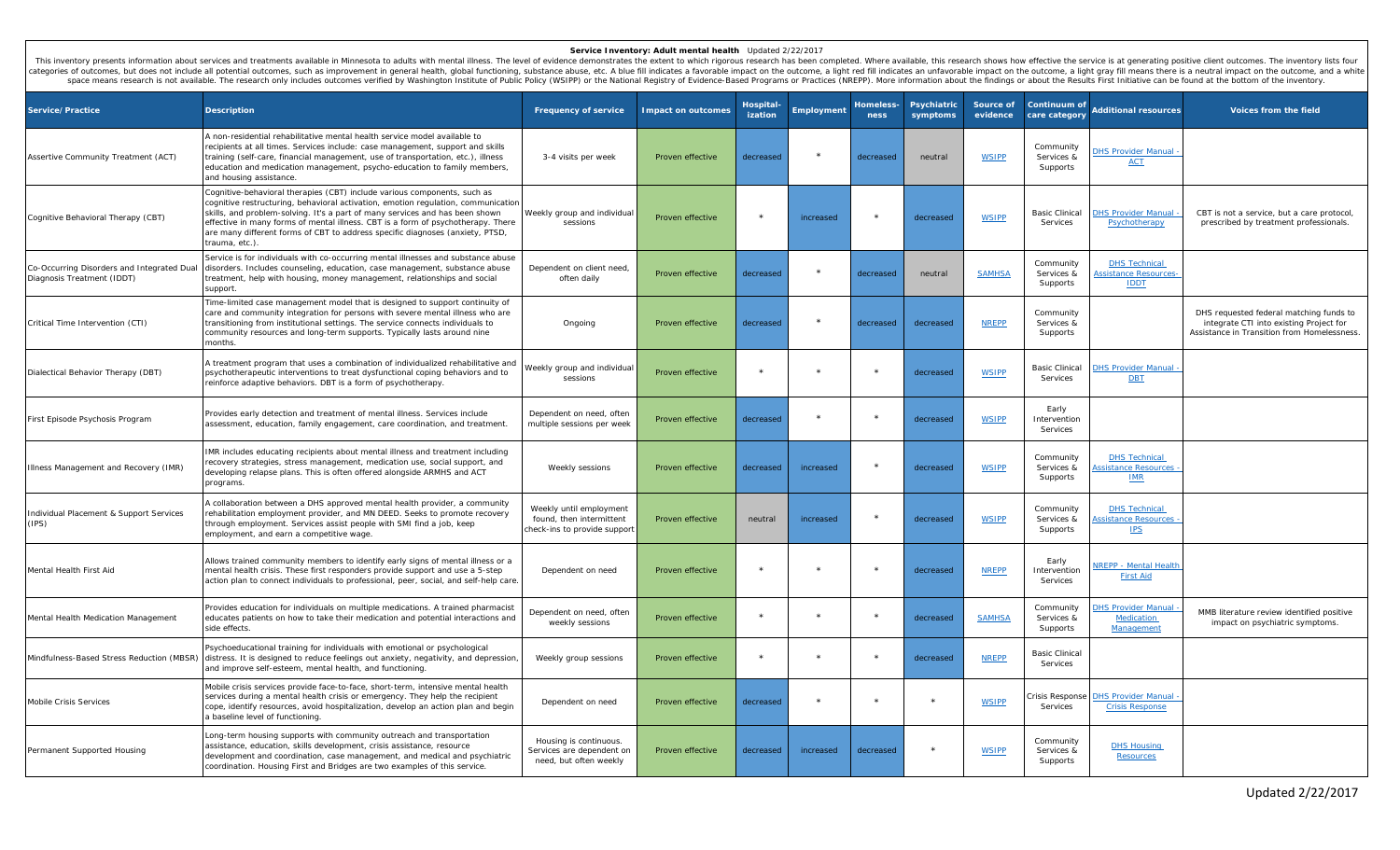| Service/Practice                                                         | <b>Description</b>                                                                                                                                                                                                                                                                                                                                                                                                   | <b>Frequency of service</b>                                         | <b>Impact on outcomes</b> | Hospital<br>ization | Employment | Homeless-<br>ness | <b>Psychiatric</b><br>symptoms | Source of<br>evidence | Continuum of<br>care category         | dditional resources                                           | <b>Voices from the field</b>                                                                                                                                                                                                      |
|--------------------------------------------------------------------------|----------------------------------------------------------------------------------------------------------------------------------------------------------------------------------------------------------------------------------------------------------------------------------------------------------------------------------------------------------------------------------------------------------------------|---------------------------------------------------------------------|---------------------------|---------------------|------------|-------------------|--------------------------------|-----------------------|---------------------------------------|---------------------------------------------------------------|-----------------------------------------------------------------------------------------------------------------------------------------------------------------------------------------------------------------------------------|
| Adult Rehabilitative Mental Health Services<br>(ARMHS)                   | A set of services that were developed to bring recovery-oriented interventions to<br>ndividuals with mental illness. Services include basic living and social skills,<br>ertified peer specialist services, community intervention, functional assessment,<br>an individual treatment plan, medication education, and transition to community<br>living services                                                     | Weekly sessions                                                     | Promising                 |                     | increased  |                   | decreased                      | <b>SAMHSA</b>         | Community<br>Services &<br>Supports   | <b>HS Provider Manual</b><br><b>ARMHS</b>                     | MMB literature review identified positive<br>impact on employment and psychiatric<br>symptoms.                                                                                                                                    |
| Behavioral Health Home Services (BHH)                                    | The health home builds linkages to community supports and resources as well as<br>enhances coordination and integration of primary and behavioral healthcare to<br>better meet the needs of people with multiple chronic illnesses. BHH provide case<br>management, care coordination, health promotion, and transitional care when<br>moving from inpatient to other settings. BHH are a form of care coordination. | Dependent on need, at least<br>one contact per month                | Promising                 | decreased           |            |                   | increased                      | <b>WSIPP</b>          | Community<br>Services &<br>Supports   | <b>DHS Technical</b><br>Resources - BHH                       | Research suggests psychiatric symptoms may<br>be associated with additional client contacts<br>for the recipients. Behavioral Health homes<br>are a new service in Minnesota, starting in<br>July 2016.                           |
| Case Management                                                          | Case managers conduct a functional assessment, develop an individual or family<br>community support plan, ensure the coordination of services, monitor and<br>evaluate services, and assist in obtaining other needed services. Case<br>management varies in intensity based on need and is a component of many<br>evidence-based practices.                                                                         | Dependent on need, at least<br>one session per month                | Promising                 | $\star$             | $\star$    | $\ast$            | decreased                      | <b>SAMHSA</b>         | Community<br>Services &<br>Supports   | <b>HS Provider Manua</b><br><b>AMH-TCM</b>                    | ncludes targeted case management. Counties<br>noted that case management is the connective<br>tissue that holds our mental health system<br>together. MMB literature review identified<br>positive impact on psychiatric symptoms |
| Certified Peer Specialist (CPS)                                          | Qualified individuals with a lived experience of mental illness are trained to<br>educate, engage, encourage, advocate and support individuals with a mental<br>illness. Assertive Community Treatment (ACT), Adult Rehabilitative Mental Health<br>Services (ARMHS) and Intensive Residential Treatment services include CPS.                                                                                       | Dependent on need                                                   | Promising                 | decreased           | increased  | decreased         | neutral                        | <b>WSIPP</b>          | Community<br>Services &<br>Supports   | <b>HS Provider Manua</b><br><b>CPS</b>                        |                                                                                                                                                                                                                                   |
| Crisis Residential Treatment                                             | Time-limited crisis services within a residential setting. Services include crisis<br>assessment, intervention services and crisis stabilization; including referrals,<br>updating the crisis stabilization treatment plan, supportive counseling, skills<br>training and collaboration with other service providers in the community.                                                                               | Ongoing evaluation and<br>treatment while in<br>residential setting | Promising                 | decreased           |            | $\star$           |                                | <b>SAMHSA</b>         | Crisis Response<br>Services           | <b>DHS Provider Manua</b><br><b>Crisis Services</b>           | MMB literature review identified positive<br>impact on hospitalizations.                                                                                                                                                          |
| Family Psychoeducation                                                   | Family psychoeducation services are planned, structured and face-to-face<br>interventions that involve presenting or demonstrating information. The goal of<br>family psychoeducation is to help prevent relapse or development of comorbid<br>disorders and to achieve optimal mental health and long-term resilience.                                                                                              | Weekly session                                                      | Promising                 | $\star$             | increased  |                   | decreased                      | <b>SAMHSA</b>         | <b>Basic Clinical</b><br>Services     | <b>HS Provider Manual</b><br><u>Family</u><br>Psychoeducation | MMB literature review identified positive<br>impact on employment and psychiatric<br>symptoms.                                                                                                                                    |
| Forensic Assertive Community Treatment<br>(ACT)                          | A specialized ACT Team that services individuals transitioning and re-entering the<br>community from correctional facilities. Services include: coordination with<br>supervision officers, case management, support and skills training (self-care,<br>financial management, use of transportation, etc.), illness education and<br>medication management, family psychoeducation and housing assistance.            | Dependent on need,<br>multiple sessions per week                    | Promising                 | decreased           |            | $\star$           |                                | <b>WSIPP</b>          | Community<br>Services &<br>Supports   |                                                               |                                                                                                                                                                                                                                   |
| International Center for Clubhouse<br>Development (ICCD) Clubhouse Model | A day treatment program for rehabilitating adults diagnosed with a mental<br>illness. The program contributes to the recovery of individuals through use of a<br>therapeutic environment, employment support, peer relationships, education,<br>and housing. Clients, or members, assist staff in managing operations at the<br>clubhouse.                                                                           | Daily                                                               | Promising                 | $\star$             | increased  |                   | decreased                      | <b>NREPP</b>          | Community<br>Services and<br>Supports |                                                               |                                                                                                                                                                                                                                   |
| Motivational Interviewing for individuals with<br>SMI                    | Motivational interviewing is a brief, several-session treatment given prior to<br>another form of psychotherapy in order to increase treatment effectiveness.<br>Motivational interviewing seeks to resolve subject ambivalence to treatment and<br>increase the likelihood that the subject will adhere to the treatment plan by<br>positively engaging the subject through exploratory questioning.                | Dependent on need, often<br>weekly sessions                         | Promising                 | $\star$             |            | $\ast$            | decreased                      | <b>WSIPP</b>          | <b>Basic Clinical</b><br>Services     | DHS "What is<br>Motivational<br>Interviewing?"                |                                                                                                                                                                                                                                   |
| Wellness Recovery Action Plan (WRAP)                                     | WRAP helps people monitor, reduce, modify, change or eliminate distressing<br>symptoms through planned responses. They enable people with psychiatric<br>illnesses to formulate a wellness plan from the perspective of functioning at their<br>best and most stable                                                                                                                                                 | Often delivered as 2-3 day<br>course                                | Promising                 |                     |            | $\star$           | decreased                      | <b>WSIPP</b>          | Community<br>Services &<br>Supports   | NREPP - WRAP                                                  |                                                                                                                                                                                                                                   |
| Crisis Intervention Team (CIT)                                           | A model that provides training to law enforcement on how to respond to a<br>mental health crisis. It includes 40 hours of training for officers. CIT seek to<br>enhance communication, identify mental health resources for assisting people in<br>crisis and ensure that officers get the training and support that they need.                                                                                      | Dependent on need                                                   | Theory-based              | $\star$             |            |                   |                                |                       | Crisis Respons<br>Services            |                                                               | A literature review on CIT indicate positive<br>outcomes. The review, however, does not<br>include any studies with an experimental<br>design. http://bit.ly/2jAqII5                                                              |
| Day Treatment                                                            | Intensive daily group treatment and support. Treatment improves psychiatric<br>stability, independent living skills, and healthy coping skills. Services are offered<br>3-5 days a week for around five to fifteen weeks. Day treatment seeks to help<br>people move toward recovery by improving psychiatric stability, independent<br>living skills and coping skills.                                             | Three hours daily                                                   | Theory-based              |                     |            |                   |                                |                       | Community<br>Services &<br>Supports   | <b>HS Provider Manual</b><br>Day Treatment                    |                                                                                                                                                                                                                                   |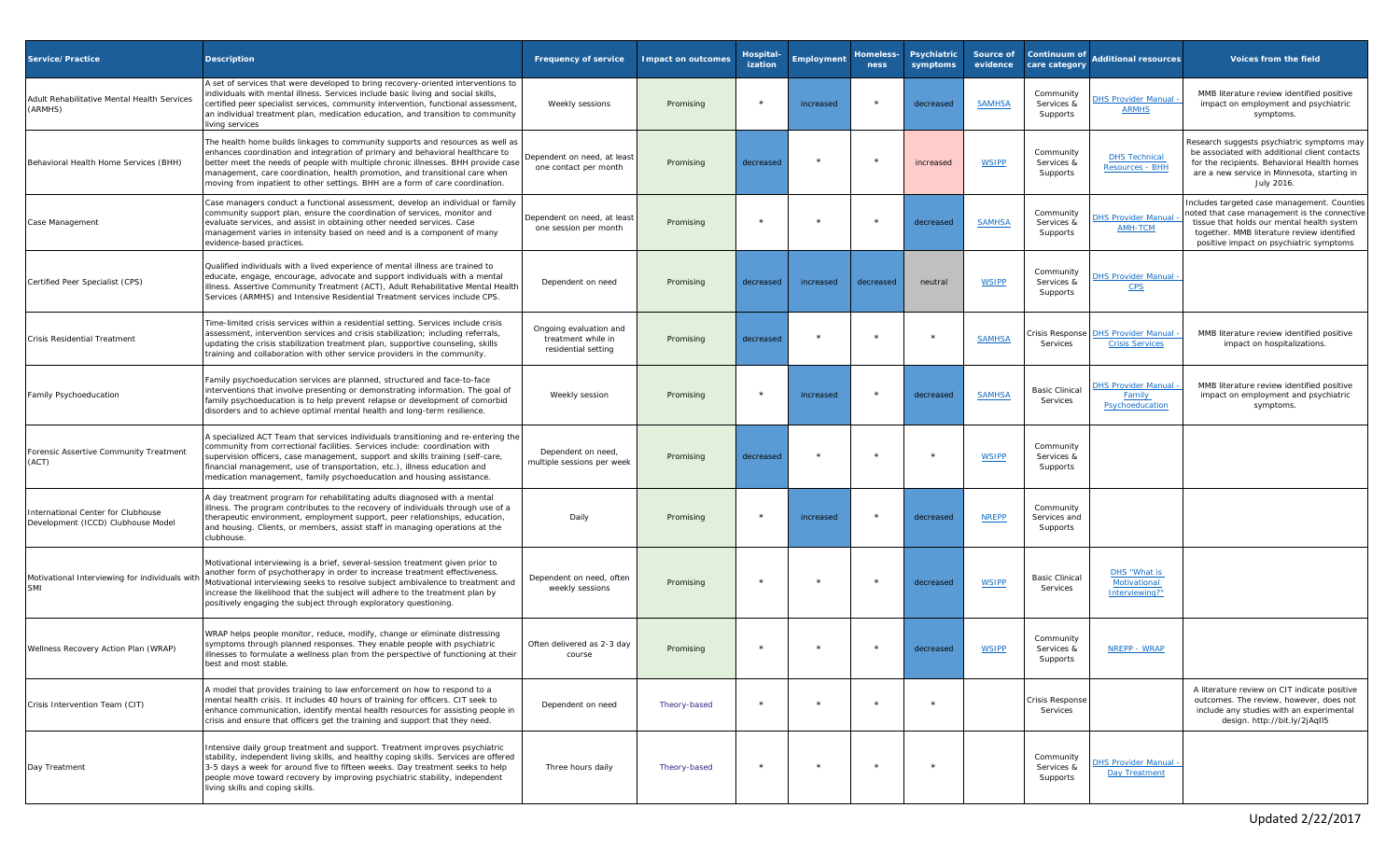| Service/Practice                                                           | <b>Description</b>                                                                                                                                                                                                                                                                                                                                                                                                                                                               | <b>Frequency of service</b>                                                                   | <b>Impact on outcomes</b> | Hospital-<br>ization | Employment | Homeless-<br>ness | Psychiatric<br>symptoms | Source of<br>evidence | Continuum of<br>care category                  | <b>Additional resources</b>                                        | Voices from the field                                                                                                                                                                                                                                                                                                        |
|----------------------------------------------------------------------------|----------------------------------------------------------------------------------------------------------------------------------------------------------------------------------------------------------------------------------------------------------------------------------------------------------------------------------------------------------------------------------------------------------------------------------------------------------------------------------|-----------------------------------------------------------------------------------------------|---------------------------|----------------------|------------|-------------------|-------------------------|-----------------------|------------------------------------------------|--------------------------------------------------------------------|------------------------------------------------------------------------------------------------------------------------------------------------------------------------------------------------------------------------------------------------------------------------------------------------------------------------------|
| Other sets of services and settings in Minnesota's Mental Health Continuum |                                                                                                                                                                                                                                                                                                                                                                                                                                                                                  |                                                                                               |                           |                      |            |                   |                         |                       |                                                |                                                                    |                                                                                                                                                                                                                                                                                                                              |
| Drop-in centers                                                            | Drop-in centers provide mental health and social supports for people with SMI<br>and SPMI. Often these include peer-based community support services focused<br>on wellness, building social connections, employment, reducing isolation,<br>reducing hospitalization, and enhancing community integration. While services<br>differ, they share the common elements of socialization, empowerment, and<br>advocacy. SAMHSA includes this as part of consumer-operated services. | Dependent on need                                                                             | Theory-based              |                      |            |                   |                         |                       | Community<br>Services &<br>Supports            | SAMHSA - Consumer<br><b>Operated Services</b>                      | SAMHSA designates consumer-operated<br>services as evidence-based. In practice, MMB<br>found intensity and process of these services<br>often differ from the EBP suggested by<br>SAMHSA. Certified clubhouses, following the<br>International Center for Clubhouse<br>Development (ICCD) model, are a promising<br>practice |
| Intensive Residential Treatment Services<br>(IRTS)                         | Time-limited mental health services in a residential setting. A mental health<br>professional supervises the recipient 24 hours a day to enhance stability, foster<br>personal and emotional development, and teach skills to live independently.                                                                                                                                                                                                                                | Daily while in residential<br>setting                                                         | Theory-based              |                      |            |                   |                         |                       | Inpatient &<br>Residential<br>Treatment        | <b>OHS Provider Manual</b><br><b>IRTS</b>                          | DHS services informed by evidence-based<br>practices but not studied holistically. NAMI<br>notes that IRTS plays an important role in<br>ensuring the appropriate care for individuals<br>that do not meet the hospital level of care.                                                                                       |
| Partial Hospitalization                                                    | A multidisciplinary team, in an outpatient hospital facility or community mental<br>health center, provides a time limited, structured program to resolve or stabilize<br>an acute episode of mental illness. At a minimum, services include one session of<br>individual, group, or family psychotherapy and two or more other services (such<br>as activity therapy or training and education).                                                                                | Daily treatment in<br>outpatient facility                                                     | Theory-based              | $\star$              |            |                   |                         |                       | Community<br>Services &<br>Supports            | <b>DHS Provider Manual</b><br>Partial Hospitalization              |                                                                                                                                                                                                                                                                                                                              |
| Urgent Care for Adult Mental Health                                        | Provides immediate care for an individual experiencing a crisis. An on-site team<br>of psychiatrists, nurses, social workers, and trained peer support staff provide<br>care. This is often combined with detoxification, crisis services, and referrals to<br>other mental health services.                                                                                                                                                                                     | Dependent on need. Short<br>duration with referral to<br>other services.                      | Theory-based              |                      |            |                   |                         |                       | <b>Crisis Response</b><br>Services             |                                                                    |                                                                                                                                                                                                                                                                                                                              |
| 45 day bed Hospitalization                                                 | The Department of Human Services contracts with several psychiatric hospitals<br>to extend their lengths of stay in order to prevent clients from having to go to<br>Anoka Metro Regional Treatment Center. Sometimes referred to as contract<br>beds.                                                                                                                                                                                                                           | Ongoing evaluation and<br>treatment                                                           | Category of services      | $\star$              |            |                   |                         |                       | Inpatient &<br>Residential<br>Treatment        | <b>DHS Provider Manual</b><br>Inpatient                            |                                                                                                                                                                                                                                                                                                                              |
| Acute Care Hospital (inpatient setting)                                    | Medical and psychosocial services in a hospital setting. Mental health<br>professionals supervise patients 24 hours a day. Services include stabilization,<br>medical care, therapy, patient education, and discharge planning. Examples<br>include Community hospitals, Community Behavioral Health Hospitals (CBHHs),<br>and Anoka-Metro Regional Treatment Center (ARMTC).                                                                                                    | Ongoing evaluation and<br>treatment                                                           | Category of services      | $\star$              |            |                   |                         |                       | Inpatient &<br>Residential<br>Treatment        | <b>DHS Provider Manual</b><br>Inpatient                            |                                                                                                                                                                                                                                                                                                                              |
| Assessments, testing, consultation, and<br>findings                        | Set of outpatient services that evaluate and communicate (with patient and care<br>team) recipient's mental health. This includes diagnostic assessment,<br>psychological and neuropsychological assessments, psychiatric and physician<br>consultations and explanation of findings.                                                                                                                                                                                            | Dependent on need                                                                             | Category of services      |                      |            |                   |                         |                       | <b>Basic Clinical</b><br>Services              | <b>DHS Provider Manual</b><br>Mental Health Service                |                                                                                                                                                                                                                                                                                                                              |
| Care Coordination                                                          | Care Coordination provides face-to-face, telephonic and collaborative support<br>starting with a comprehensive, client-centered assessment highlighting strengths<br>and needs. Includes case management and wraparound services. Behavioral<br>Health Homes and First-Episode Psychosis are two examples of evidence-based<br>services that use care coordination.                                                                                                              | Dependent on need, at least<br>monthly                                                        | Category of services      | $\star$              |            |                   |                         |                       | Community<br>Services &<br>Supports            |                                                                    |                                                                                                                                                                                                                                                                                                                              |
| Community Education and Prevention                                         | An aggregate category that includes outreach, events, and workshops to educate<br>the general public on mental health issues and resources, and target high-risk<br>individuals. It also includes anti-sigma and suicide prevention campaigns, such<br>as Make it OK.                                                                                                                                                                                                            | As offered, often weekly                                                                      | Category of services      |                      |            |                   |                         |                       | Health<br>Promotion &<br>Illness<br>Prevention |                                                                    |                                                                                                                                                                                                                                                                                                                              |
| Employability services                                                     | An aggregate category that includes many types of services that promote the<br>recovery of people with SMI through work. Vocational rehabilitation and<br>Individual Placement & Supports are examples of employability services.                                                                                                                                                                                                                                                | Dependent on need, often<br>weekly during job search                                          | Category of services      | $\star$              | $\star$    |                   |                         |                       | Community<br>Services &<br>Supports            |                                                                    | DEED, DHS, and employment providers<br>partner to offer assorted employment<br>services.                                                                                                                                                                                                                                     |
| General Housing                                                            | There are a range of different housing models with varying levels of ancillary<br>services provided. The evidence identifies that combining housing with services,<br>such as case management, skills development, and care coordination, are key to<br>improved outcomes. Long-term, Supportive Housing is an example of an<br>evidence-based practice.                                                                                                                         | Housing is continuous.<br>Length of stay and other<br>services based on the<br>housing model. | Category of services      |                      |            |                   |                         |                       | Community<br>Services &<br>Supports            | <b>DHS Housing</b><br>Resources                                    | There are range of housing options that vary<br>in form and function. Many of these services<br>have yet to be evaluated. Certain housing<br>models have been shown effective and are<br>listed under Permanent Supportive Housing.                                                                                          |
| Minnesota Security Hospital                                                | The Minnesota Security Hospital is a secure residential treatment facility in St.<br>Peter. The facility provides evaluation and therapy for around 350 patients<br>deemed by the courts as mental ill and dangerous.                                                                                                                                                                                                                                                            | Ongoing evaluation and<br>treatment                                                           | Category of services      | $\star$              |            |                   |                         |                       | Inpatient &<br>Residential<br>Treatment        | <b>DHS Programs &amp;</b><br>Services - Direct Care<br>& Treatment |                                                                                                                                                                                                                                                                                                                              |